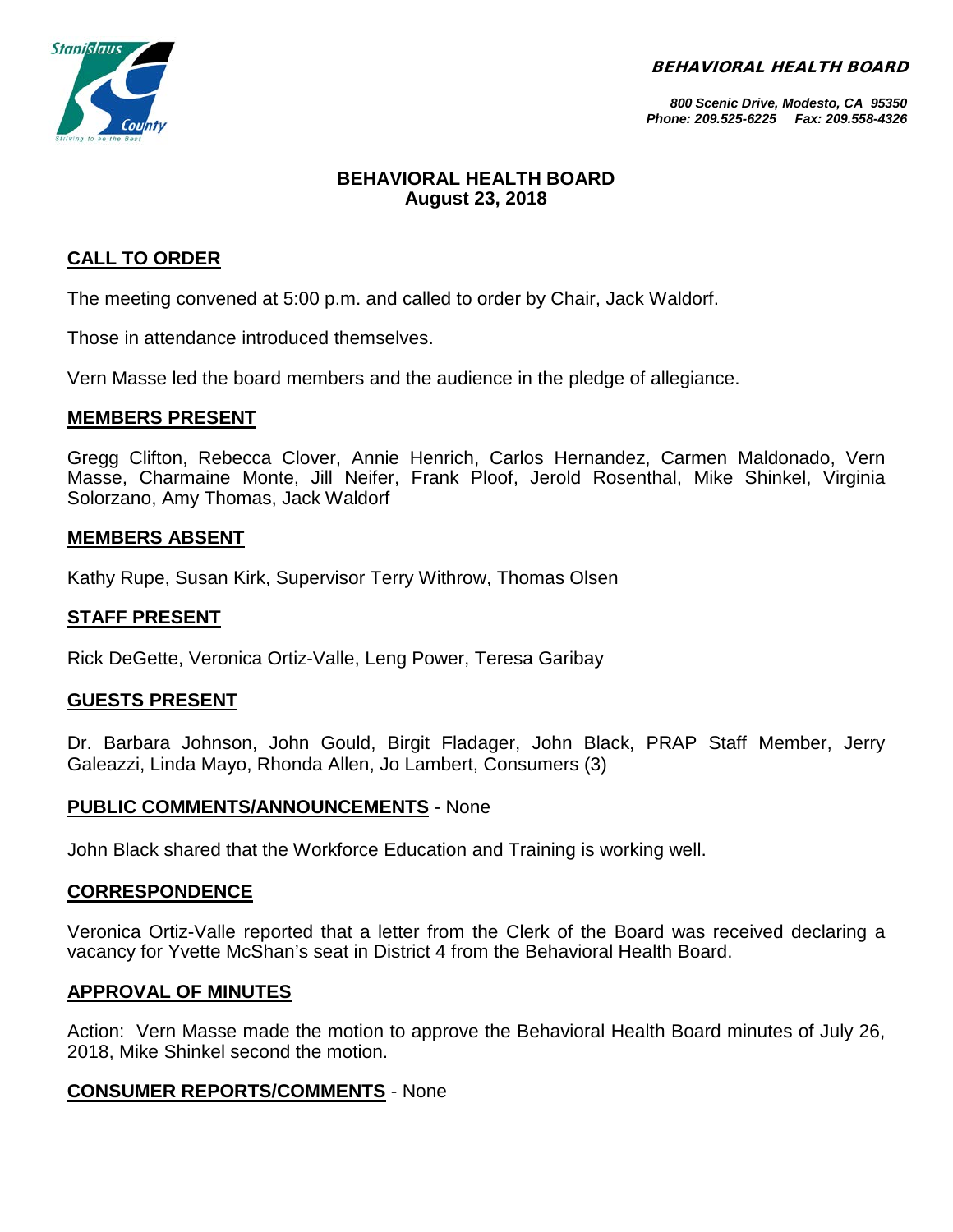## **FAMILY MEMBER REPORTS/COMMENTS**

Jack Waldorf announced that the NAMI Family-to-Family class in Modesto begins September 11, 2018. The class is offered on Tuesdays, 6:00-8:30 p.m., 500 N. 9th Street, Cypress Room. In addition, Jack specified that NAMI is conducting a class on how to make an Assisted Outpatient Treatment (AOT) referral on September 19, 2018, 6:30-8:00 p.m., 500 N.  $9<sup>th</sup>$  Street.

## **BOARD OF SUPERVISORS REPORT** - None

### **PRESENTATION –** Mental Health, Drug, and Veteran's Court Process

District Attorney Birgit Fladager and Attorney, John Gould, presented on Specialty Court Programs: Drug, Mental Health, Veteran's Treatment, and Assembly Bill 1810. The presentation included local court rules: Drug Court: Rule 4.21 A; Mental Health Court: Rule 4.21 B; Veteran's Treatment Court: Rule 4.22. Drug Court information included the mission, eligibility criteria, terms of probation, typical Drug Court client, number of new referrals, number of clients served, number of discharges, numbers of successful completion during the fiscal year. Mental Health Court included information on who is open to the program, terms of probation, and mostly misdemeanor cases handled. Veteran's Treatment Court information included the mission, eligibility criteria, exclusions statistics on successful graduations and current number in the program. A description of Assembly Bill 1810 was provided.

### **COMMITTEE REPORTS**

#### Executive Committee

Jack Waldorf reminded committee members that the Annual Report is due to Veronica by September 27, 2018.

#### Administrative, Fiscal Management Committee

No report. Mike Shinkel reported the committee meets quarterly; next meeting is in October.

#### Managed Care Committee

No report. Jack Waldorf reported that the committee meets every other month; next meeting is in September.

#### Prevention and Community Education/Outreach Committee

Jill Neifer reported that the committee met and reviewed their section of the annual report. Jill encouraged everyone to take the Mental Health First Aid class. Jill acknowledged Carmen Maldonado for reaching out to the homelessness population.

#### Impact - Department Run Services Committee

Vern Masse reported that the committee met and is working on next year's site visits and discussing the roles.